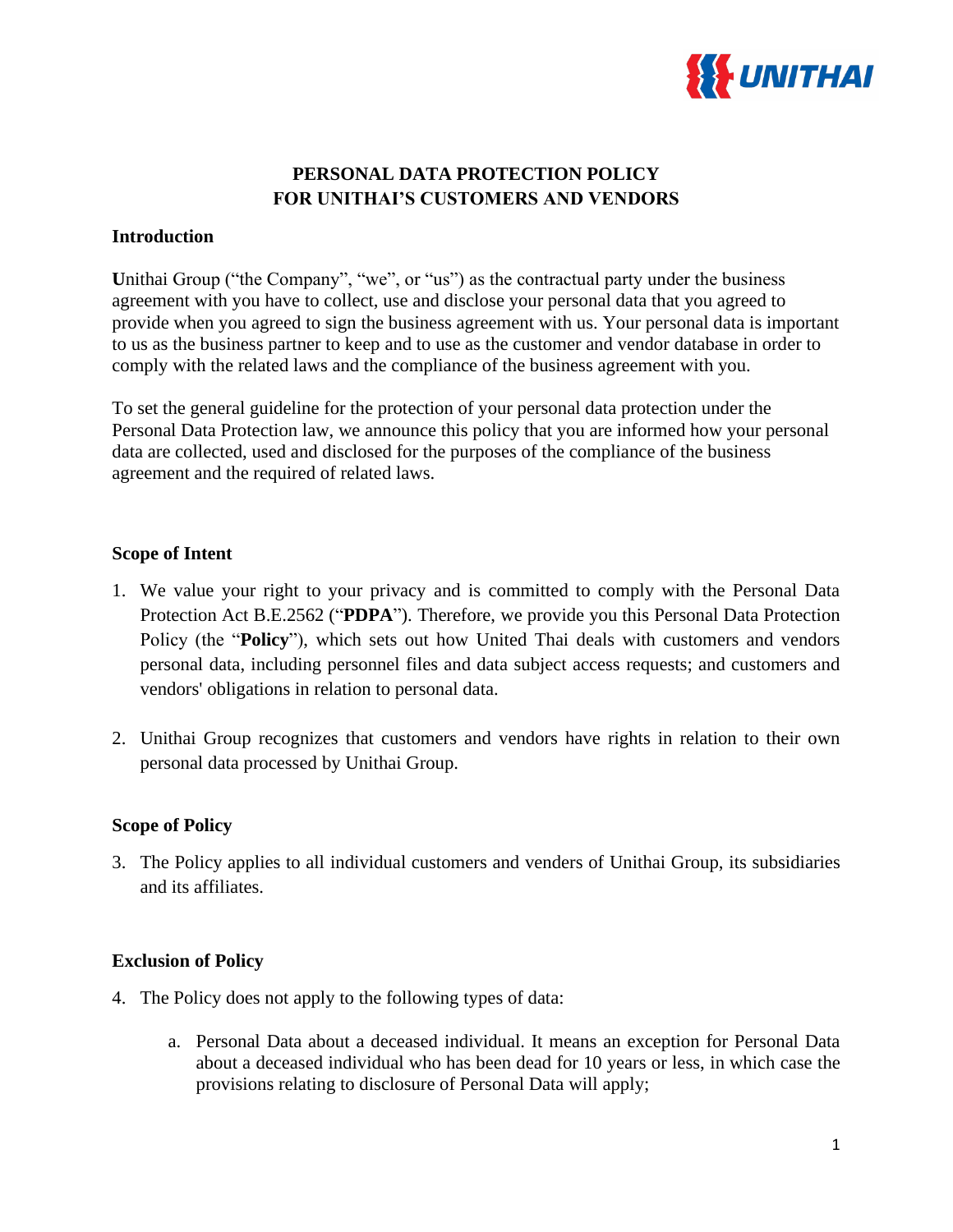

- b. Business Contact Information: for example, the individual's name, position name/ title, business phone number, business address, business mail address or similar information about that individual not provided solely for his personal purposes; and
- c. Information on non-individuals: for example, Companies, businesses, and entities.

## **Purpose of Policy**

- 5. While Unithai Group is committed to protecting the privacy and security of your Personal Data, we are also committed to exercising the use of such data to the best of interests of our business with our business partners. The purpose of the Policy is to:
	- a. Provide customers and vendors with a framework that outlines appropriate use of Personal Data in accordance with the PDPA; and
	- b. For your reference and understanding of our collection, use and disclosure of your personal data, including but not limited to your rights to such data in accordance with the PDPA.

## **Definitions**

- 6. Data protection is about the privacy of the individuals, and is governed by the PDPA which defines, among others, terms as follows:
	- "**Personal data**" means any information relating to a Person, which enables the identification of such Person, whether directly or indirectly, but not including the information of the deceased Person in particular;
	- "**Data controller**" means a Person or a juristic person having the power and duties to make a decisions regarding the collection, use, or disclosure of the Personal Data;
	- "**Data Processor**" means a Person or a juristic person who operates in relation to the collection, use, or disclosure of the Personal Data pursuant to the orders given by or on behalf of a Data Controller, whereby such Person or juristic person in not the Data controller;
	- "**Person**" means a natural person;
	- "**Committee**" means the Personal Data Protection Committee;
	- "**Data subject**" is the identified or identifiable person to whom the personal data relates;
	- "Special categories of personal data" means personal data which reveals a data subject' racial, ethnic origin, political opinions, cult, religious or philosophical beliefs, sexual behavior, criminal records, health data, disability, trade union information, genetic data, biometric data.

## **Data Protection Principles**

7. The collected Personal Data will be used with the following principles: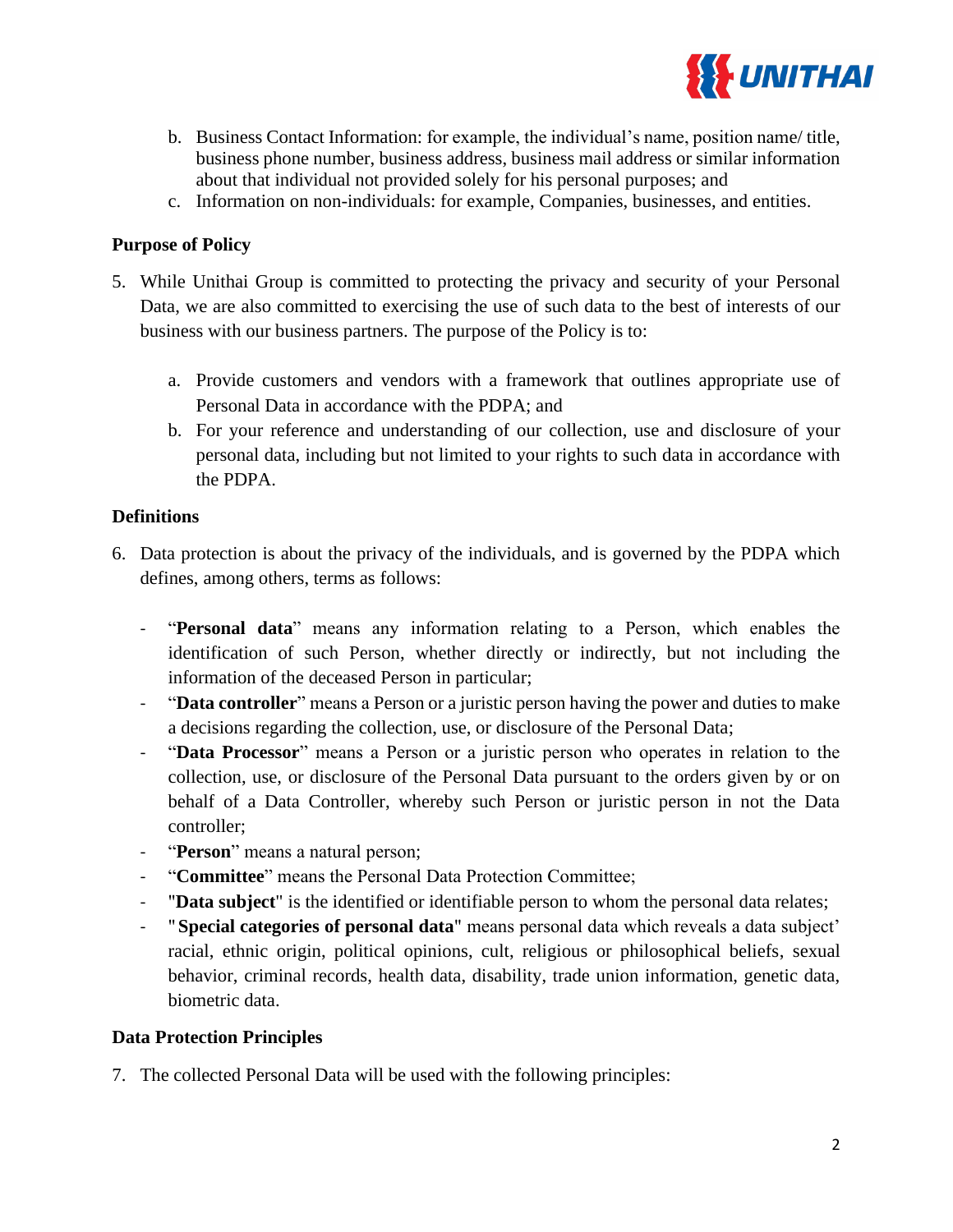

- a. Unithai Group will use your Personal Data in accordance with this policy and any applicable law;
- b. Unithai Group tells customers and vendors the reason for collecting, using and disclosing their personal data, how it uses such data and the legal basis for processing in the Policy. We will not process personal data of individuals for other incompatible reasons;
- c. Unithai Group will only use your Personal Data for legitimate purposes and only for as long as it is necessary to achieve those purposes, which will be provided to you in requesting your consent, or for as long as we are otherwise required by applicable law to retain it;
- d. We will respect the privacy rights that you have under applicable law, including your right to access the personal information that we hold about you, correct it and keep it up to date; and
- e. We will implement appropriate security measures to keep your personal information safe and secure.

## **Collection and Use of Personal Data**

- 8. We collect, store, and use the following categories of personal data about you:
	- a. Personal contact details such as name, title, addresses, telephone numbers, and personal email addresses;
	- b. Date of birth;
	- c. Gender;
	- d. Bank account details;
	- e. CCTV footage and other information obtained through electronics;
	- f. Photographs and videos;
	- g. ID card or passport numbers;
	- h. Occupation and company address and
	- i. Any electronic data that can identify the data subject.
- 9. Unithai Group will not collect your Personal Data unless we obtain explicit consent. Your Personal Data will be collected as it is necessary under the legitimate objective and within the scope of consent you provide to us.
- 10. Unithai Group, including our employees, are entitled to collect your personal data directly from you by keeping hard copies and soft copies of the documents. In addition to the direct collection from you, we may collect your personal data from third-parties, provided that we obtain your consent within 30 days from the date of such collection.
- 11. Unithai Group may collect your personal data via any engagement letter or business contract between you and us.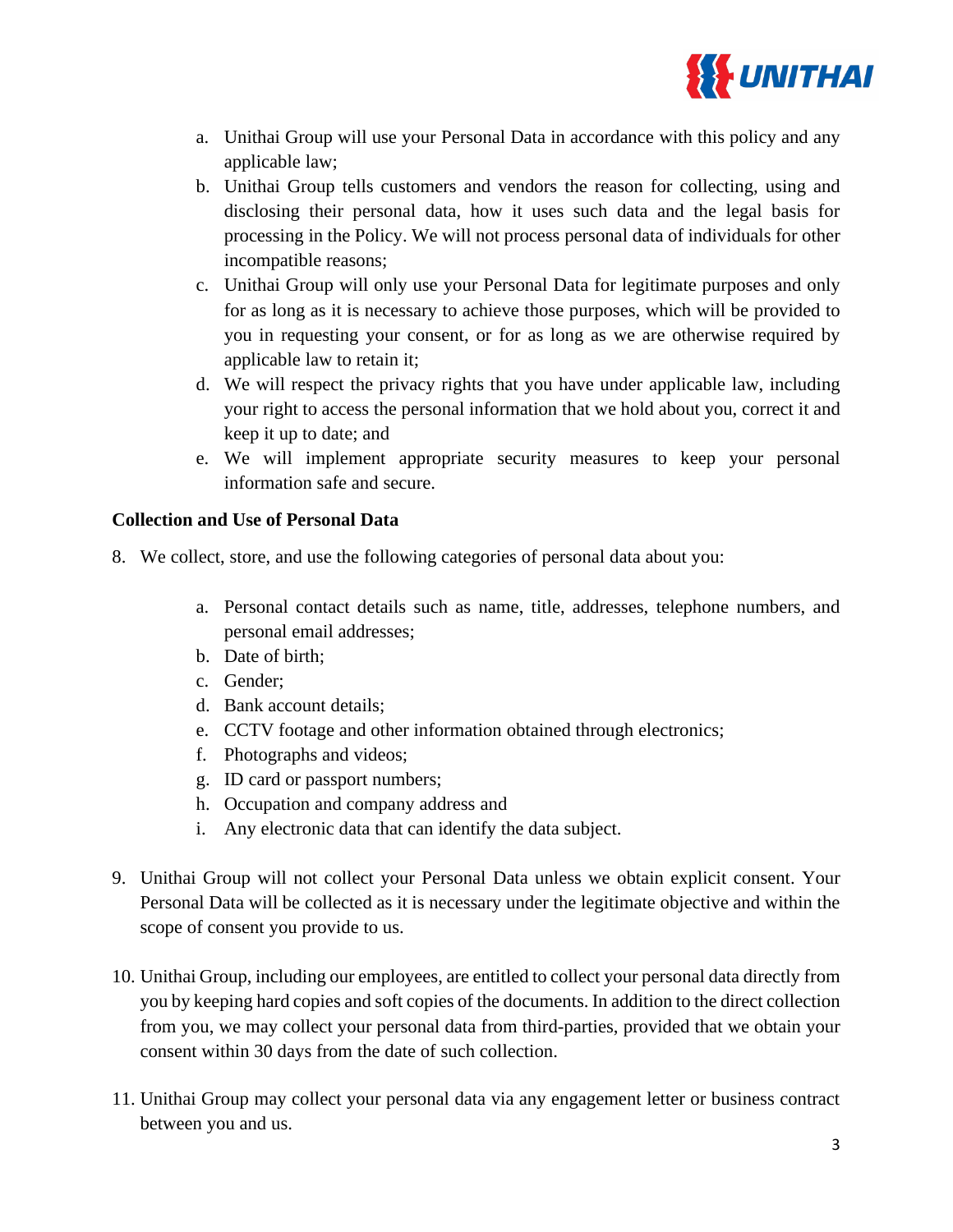

- 12. Unithai Group will use your Personal Data to enable us to perform our obligation as stated in the agreement; to enable us to comply with legal compliance; or where it is necessary to do so according to the government order; or public interest or our legitimate interest including but not limited to the following purposes:
	- a. Accounting and auditing;
	- b. Administration;
	- c. Business analysis and planning;
	- d. Business contact;
	- e. Finance;
	- f. Statistics and record;
	- g. Filing as required by the law; and
	- h. Marketing and advertisement.
- 13. Please note that we will, if necessary, process your personal data without your knowledge or consent, in compliance with the above rules, where this is required or permitted by law.

#### **Disclosure**

- 14. Unithai Group may disclose your personal data for the purposes stated above to third-parties listed bellowed in or outside of Thailand where required by law or where necessary. Please note that recipients in some countries have different applicable laws or measures regarding the protection of personal data.
	- a. Related companies or affiliates and their employees;
	- b. Service providers;
	- c. Regulators and government authorities; and
- 15. Any personal data held directly by the Company is routinely transferred among the Company's affiliates located outside of Thailand.

#### **Retention of Personal Data**

16. Accordingly applicable law, we will retain your personal data until you request to delete it.

### **Protection of Personal Data**

17. Unithai Group will provide appropriate security measures for preventing the unauthorized or unlawful loss, access to, use, alteration, correction or disclosure of Personal Data. In case that we have to provide your Personal Data to individuals or other juristic persons, we have measures to prevent such persons from using or disclosing such Personal Data unlawfully or without authorization.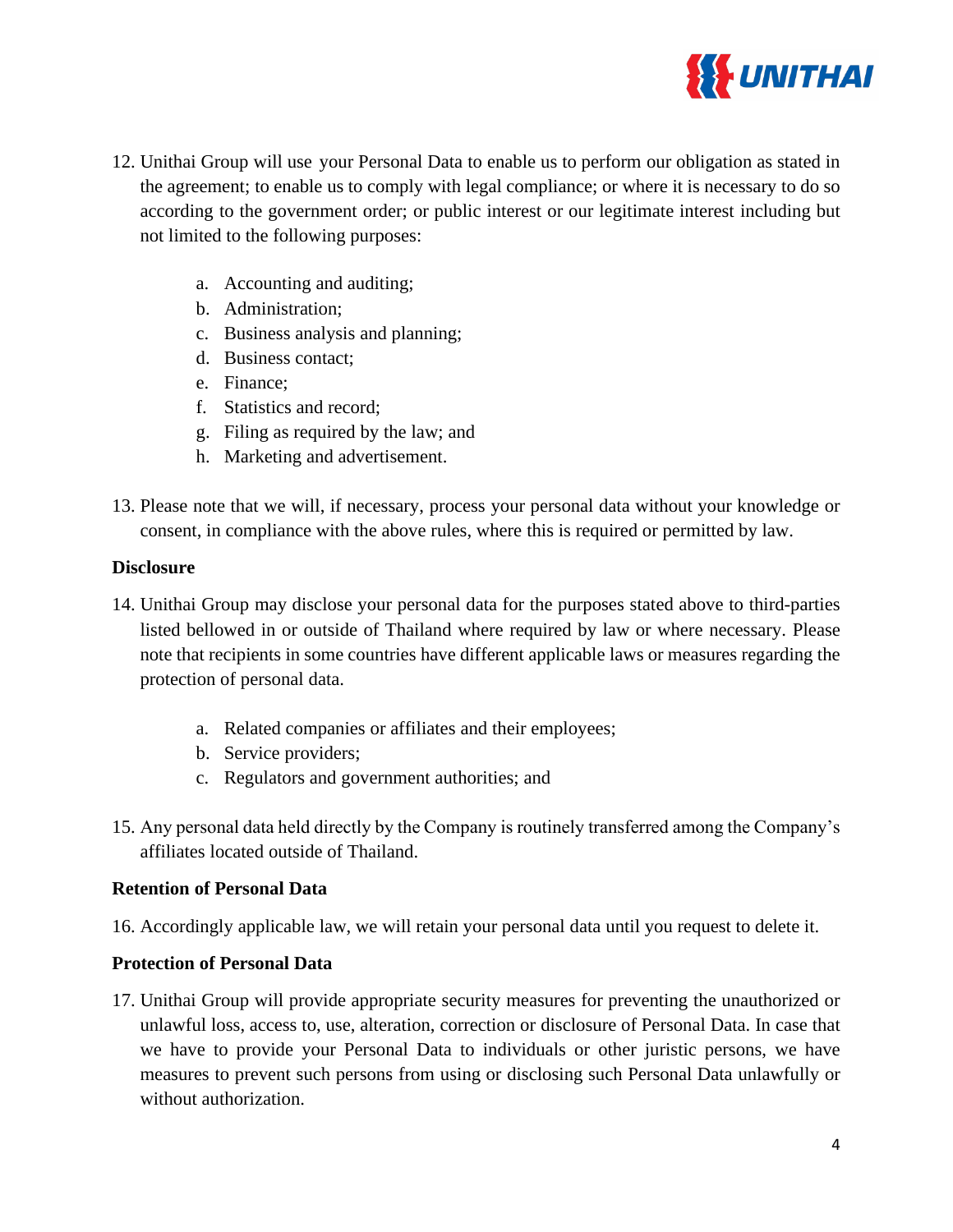

- 18. Unithai Group has put in place security measures to prevent your personal data from being accidentally lost, used, or accessed in an unauthorized way, or altered or disclosed. In addition, we limit access to your personal data to those employees, agents, contractors, and other thirdparties who have a business need to know. They will only process your personal data on our instructions.
- 19. We have also put in place procedures to deal with any suspected data security breach and will notify you and any applicable regulators of a suspected breach where we are legally required to do so. Details on how we protect your personal data are listed below.
	- a. Provide appropriate security measures for preventing unauthorized or unlawful loss, access to, use, alteration, correction, or disclosure of Personal Data;
	- b. In the circumstance where the Personal Data is to be provided to other Persons or legal persons, apart from the Data Controller, the Data Controller, we shall take action to prevent such persons from using or disclosing such Personal Data unlawfully or without authorization;
	- c. Put in place an examination system for erasure or destruction of Personal Data when the retention period ends, or when the Personal Data is irrelevant or beyond the purpose necessary for which it has been collected, or when the data subject has requested to do so, or when the data subject withdraws consent, except where the retention of such Personal Data is for the purpose of freedom of expression; and
	- d. Notify the Office of any Personal Data breach without delay and, where feasible, within 72 hours after having become aware of it, unless such Personal Data breach is unlikely to result in a risk to the rights and freedoms of the Persons.

## **Rights of the Data Subject**

- 20. The Data Subject is entitled to exercise the right to access personal data related to yourself in our responsibility and request to obtain the copy. You also have the right to request information on the source of your personal data.
- 21. The Data Subject is entitled to exercise the right to object to collection, use, or disclosure of your personal data at any time.
- 22. The Data Subject is entitled to exercise the right to request for deletion, destruction, anonymization, restriction, correction, revision, or update your personal data.
- 23. The Data Subject is entitled to exercise the right to withdraw your consent at any time by contacting us.